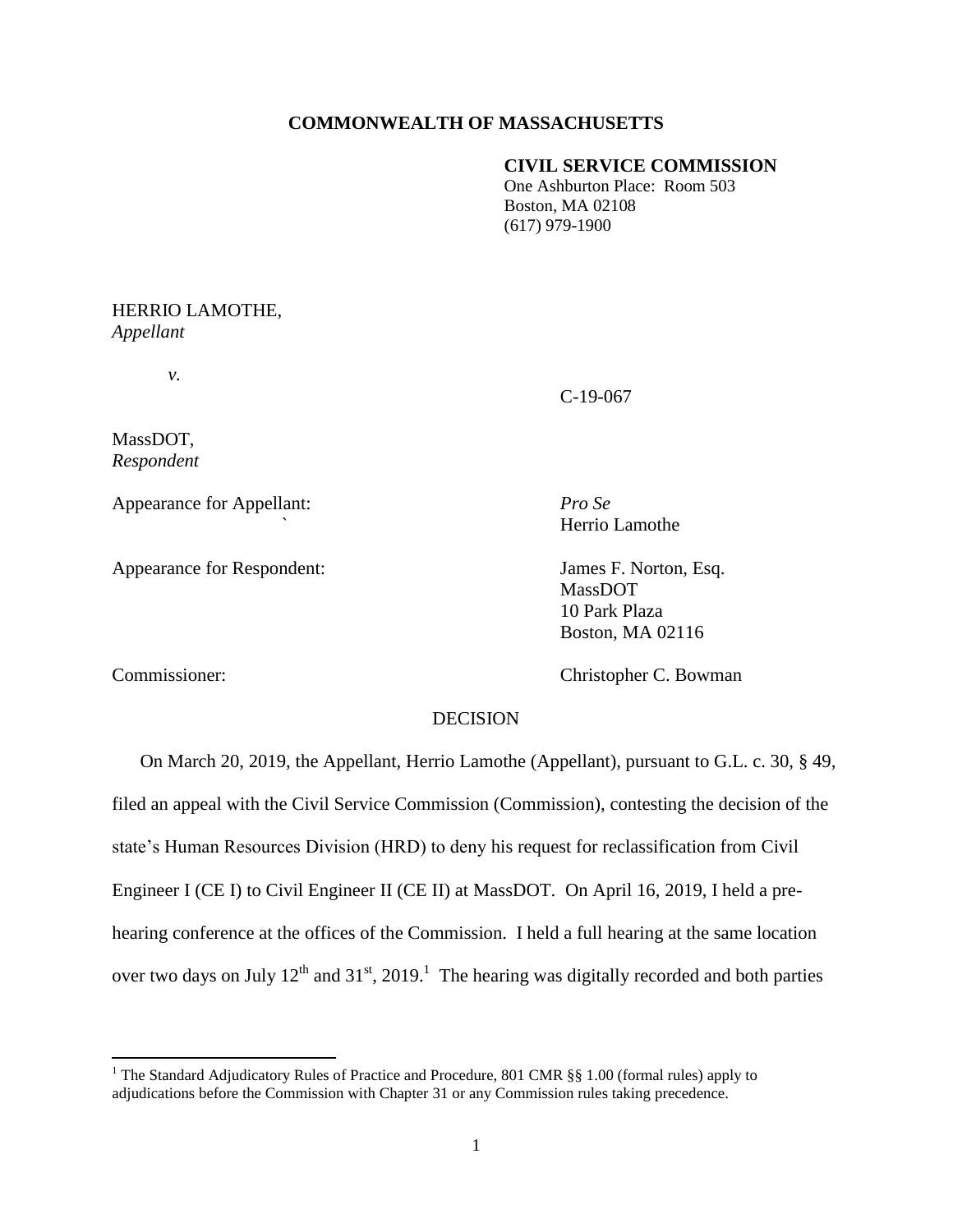were provided with a usb drive containing a recording of the hearing. $2$  The Appellant submitted a post-hearing brief on July 10, 2020. The Respondent opted not to submit a brief.

#### **FINDINGS OF FACT:**

Twenty-six (29) exhibits (Respondent Exhibits 1-21 (R1-R21) and Appellant Exhibits 1-8

(A1-A8)) were entered into evidence at the hearing. Based on these exhibits, the testimony of the following witnesses:

#### *Called by MassDOT*:

Tom Maloy, District 4 Construction Engineer, CE VI

#### *For the Appellant*:

- Harry B. Thompson, CE III
- Herrio Lamothe, Appellant

and taking administrative notice of all matters filed in the case, and pertinent rules, statutes, regulations, case law, policies, and reasonable inferences from the credible evidence; a preponderance of credible evidence establishes the following facts:

#### *Background*

 $\overline{\phantom{a}}$ 

1. The Appellant was appointed as a CE I by MassDOT in 2012. (Stipulated Fact) He has a bachelor's degree in civil engineering and a master's degree in engineering management. According to the Appellant, he is also "EIT certified." (Testimony of Appellant) The website for the Massachusetts Society for Professional Engineers states: "If you're a graduate from an engineering program approved by the MA state licensure board, you can become classified as an "engineer intern" (EI) or "engineer-in-training" (EIT) by successfully completing the Fundamentals of Engineering (FE) exam. Achieving EI or EIT

 $2^2$ In the event of a judicial appeal, the appealing party would be responsible for using the recording to have a transcript prepared.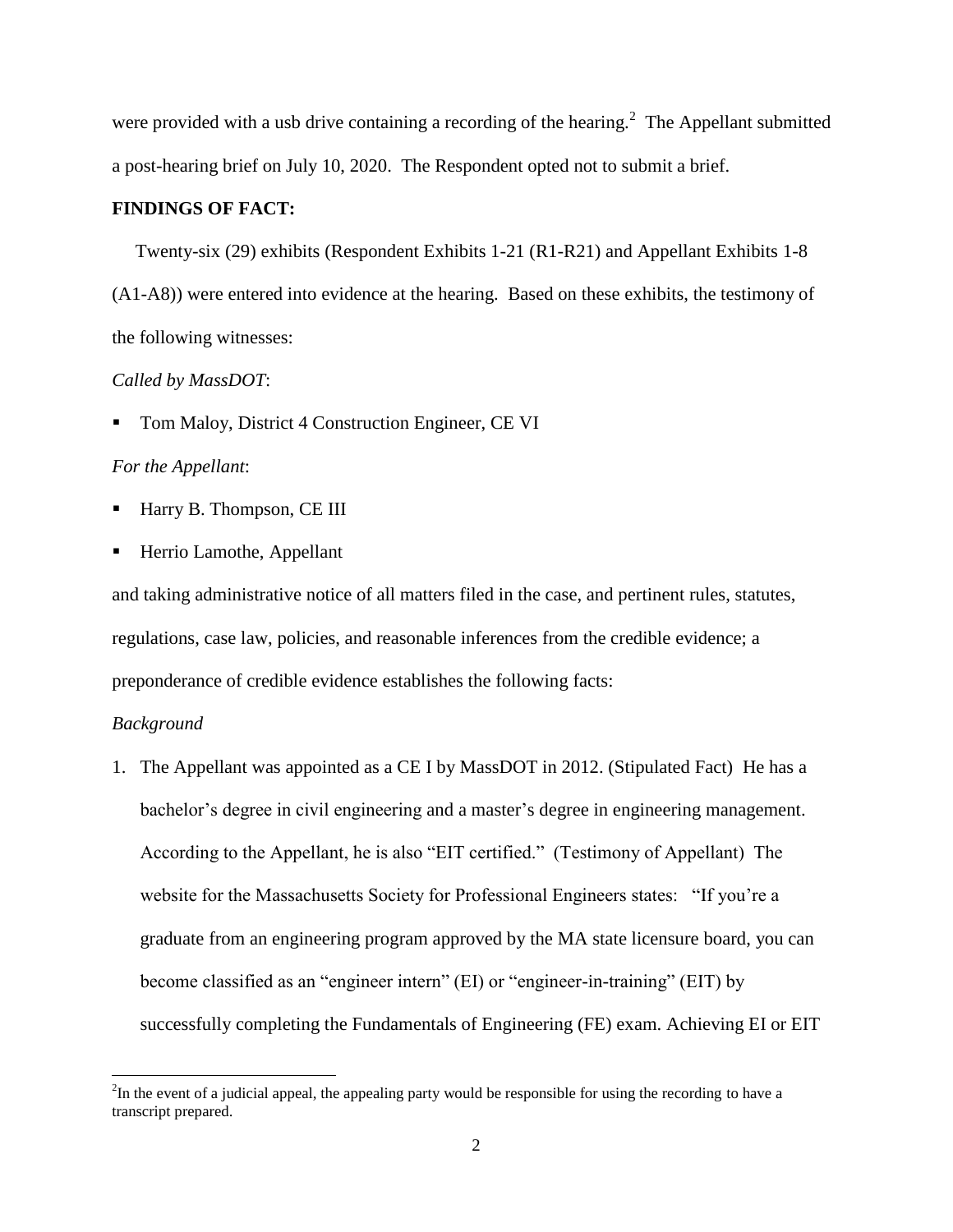status signals that you have mastered the fundamental requirements and taken the first step toward earning your PE licensure." (Administrative notice: [https://mspe.com/licensing-and](https://mspe.com/licensing-and-registration/path-to-licensure)[registration/path-to-licensure\)](https://mspe.com/licensing-and-registration/path-to-licensure)

- 2. From December 2010 until May 2017, MassDOT and the Coalition of MassDOT Unions for bargaining Unit E were engaged in a classification study in accordance with the provisions of the Master Labor Integration Agreement (MLIA), an agreement that was negotiated between and among MassDOT and all of the unions that represented MassDOT employees. (R1)
- 3. Pursuant to the Classification Study, the Appellant submitted a Job Analysis Questionnaire (JAQ) to a consultant for review. The consultant reviewed the Appellant's classification of CE I and recommended that his position maintain its classification as a CE I. (R2 and R3)
- 4. On May 8, 2017, MassDOT and the CMU reached a Memorandum of Understanding (MOA) resolving the Classification Study. Under this MOA, the Appellant was recommended to remain classified as a CE I although he had the right to appeal this determination in accordance with the MOA and G.L. c. 30, s. 49. (R4)
- 5. The Appellant had already submitted a traditional Chapter 30, Section 49 classification appeal to MassDOT on June 16, 2016. (Stipulated Fact)
- 6. Pursuant to the MOA, MassDOT, on January 3, 2019, after conducting an audit interview, notified the Appellant that his request for reclassification to CE II was denied, concluding that he was properly classified as a CE I. (Stipulated Facts)
- 7. The Appellant appealed MassDOT's denial to HRD. HRD affirmed MassDOT's decision and denied the Appellant's appeal on February 27, 2019. This appeal to the Commission by the Appellant followed. (Stipulated Facts)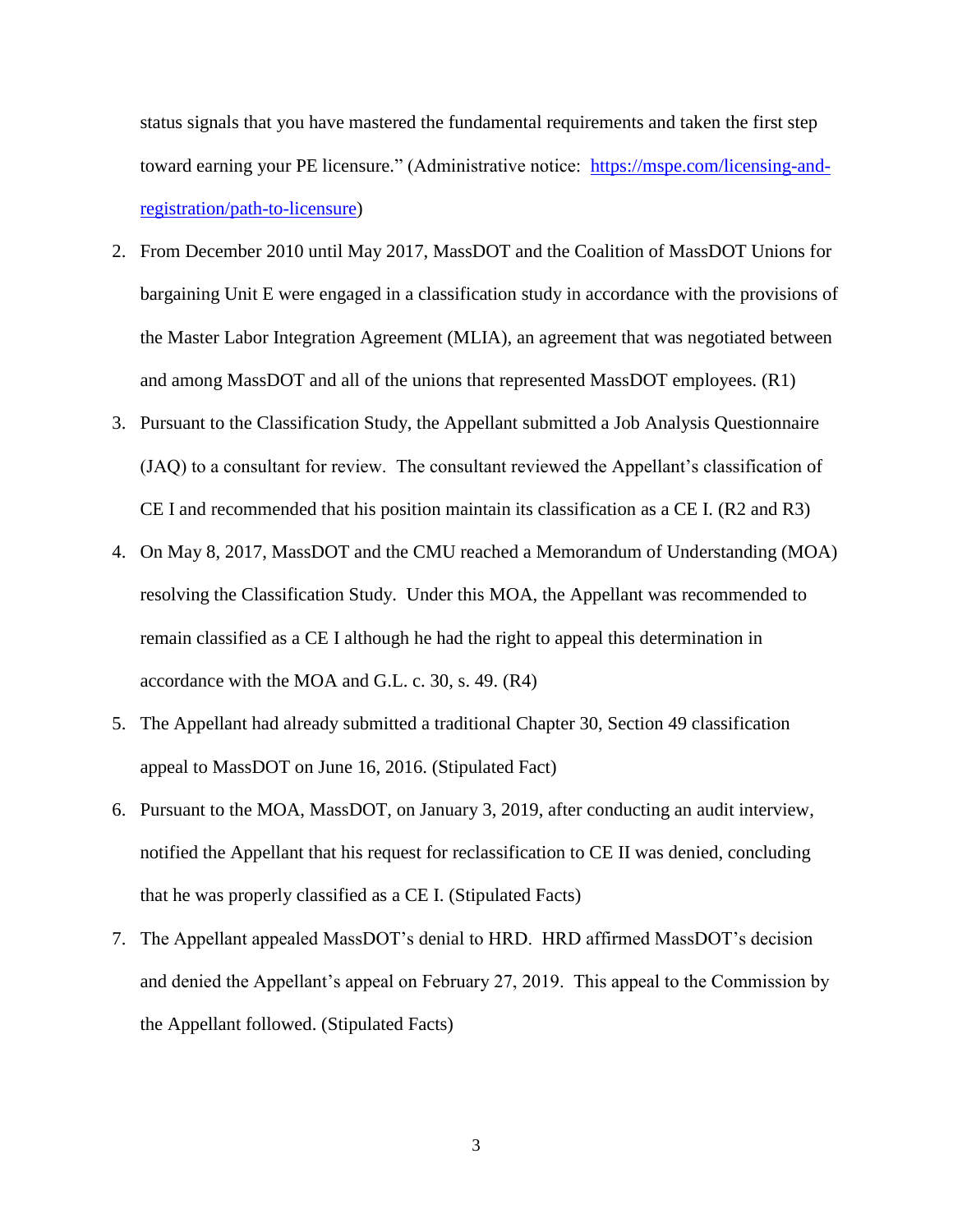#### *Job Specifications*

- 8. The Classification Specifications for the Civil Engineer, approved in 1989, define the CE I position as the entry level professional job in the series, the CE II as the second level professional job in the series, and the CE III as the first level supervisory job in the series. (R14)
- 9. The examples of duties common to all levels in the series are:
	- A. Prepares and/or reviews plans, designs, specifications, and cost estimates for elements of engineering projects such as the construction or maintenance of highways, bridges or facilities.
	- B. Provides engineering data for the preparation and review of engineering or environmental reports and studies.
	- C. Performs calculations such as those related to survey traverses, traffic forecasting, soil capacity, groundwater flow, and quantity of materials by using calculators, computers and other instruments.
	- D. Writes memoranda, letters and technical or general reports to supervisors concerning the status of engineering projects or problems.
	- E. Analyzes changes in scope of work during design and/or construction of projects to recommend corrective action.
	- F. Conducts field investigations such as those needed to gather information needed to resolve construction, maintenance, environmental or traffic problems.
	- G. Recommends modifications to plans, specifications, and engineering agreements for elements of engineering projects.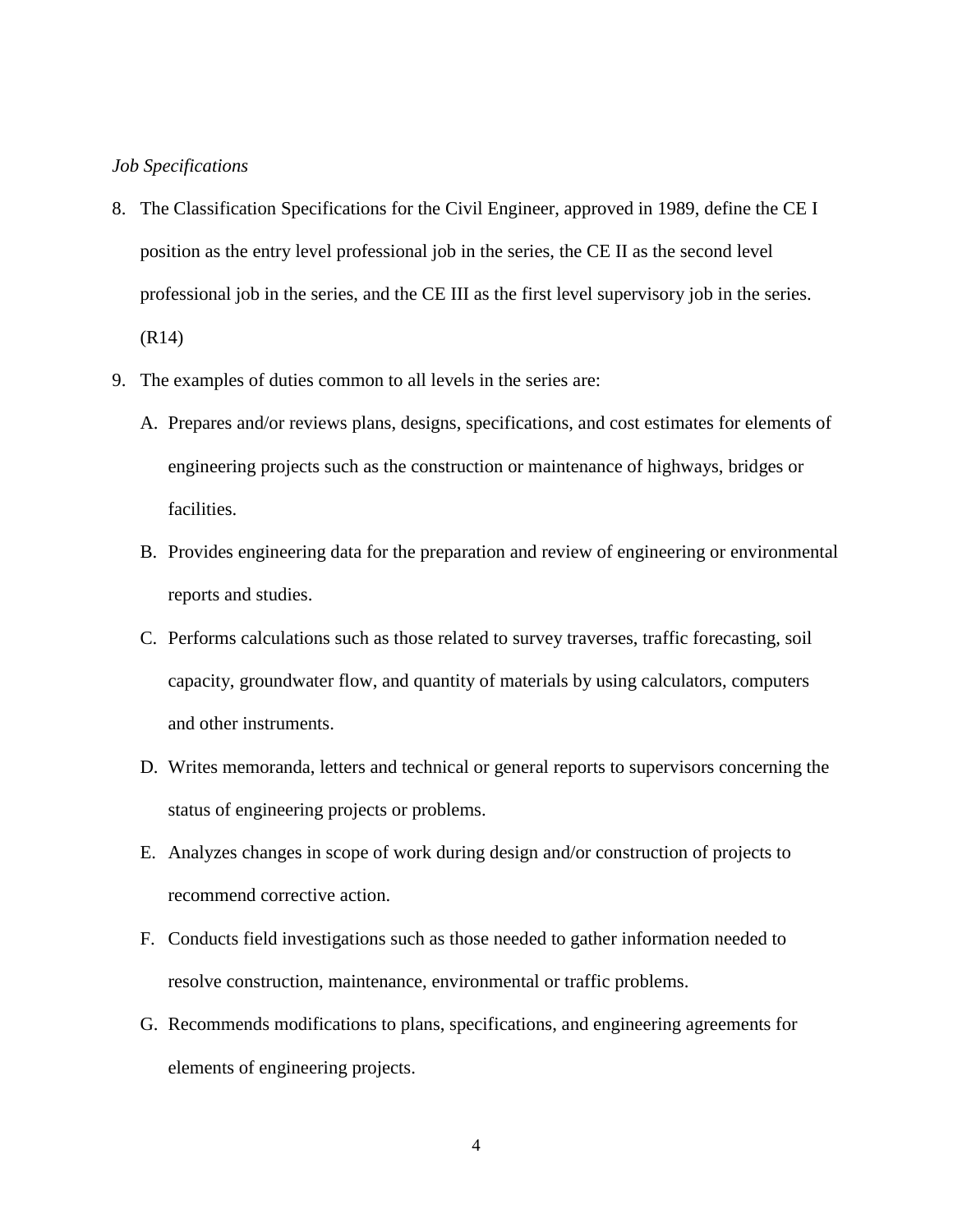- H. Reviews applications for licenses or permits for the transportation of materials and for the construction of projects in order to make recommendations to supervisors for approval.
- I. Approves construction and service contract payment estimates and/or invoices for materials, equipment and supplies.
- **J. Inspects construction operations, such as drainage, steel placement, paving or concrete to ensure that work is being performed according to specifications.**
- K. Inspects maintenance work, such as highway landscaping, repaving operations, and snow and ice removal.

# **L. Acts as resident engineer on projects, such as intersections reconstruction and traffic signal installation.**

- M. Performs engineering surveys, including the operation of transits, levels and other surveying instruments.
- N. Acts as Chief of Party in performing surveys for taking detail or laying out constructions projects.
- O. Performs related duties, such as collecting, compiling and correlating engineering and environmental data; reading manufacturers' publications and meeting with manufacturers' representatives to keep abreast of latest technical advances, new products, product prices, safety hazards and specification; maintaining records; providing information on such matters as department procedures and applicable standards; operating technical equipment and devices and attending meetings and conferences. (emphasis added) (R14)
- 10. The Classification Specifications indicate in the section called "Differences Between Levels in Series" that a CE II performs the following ten additional duties: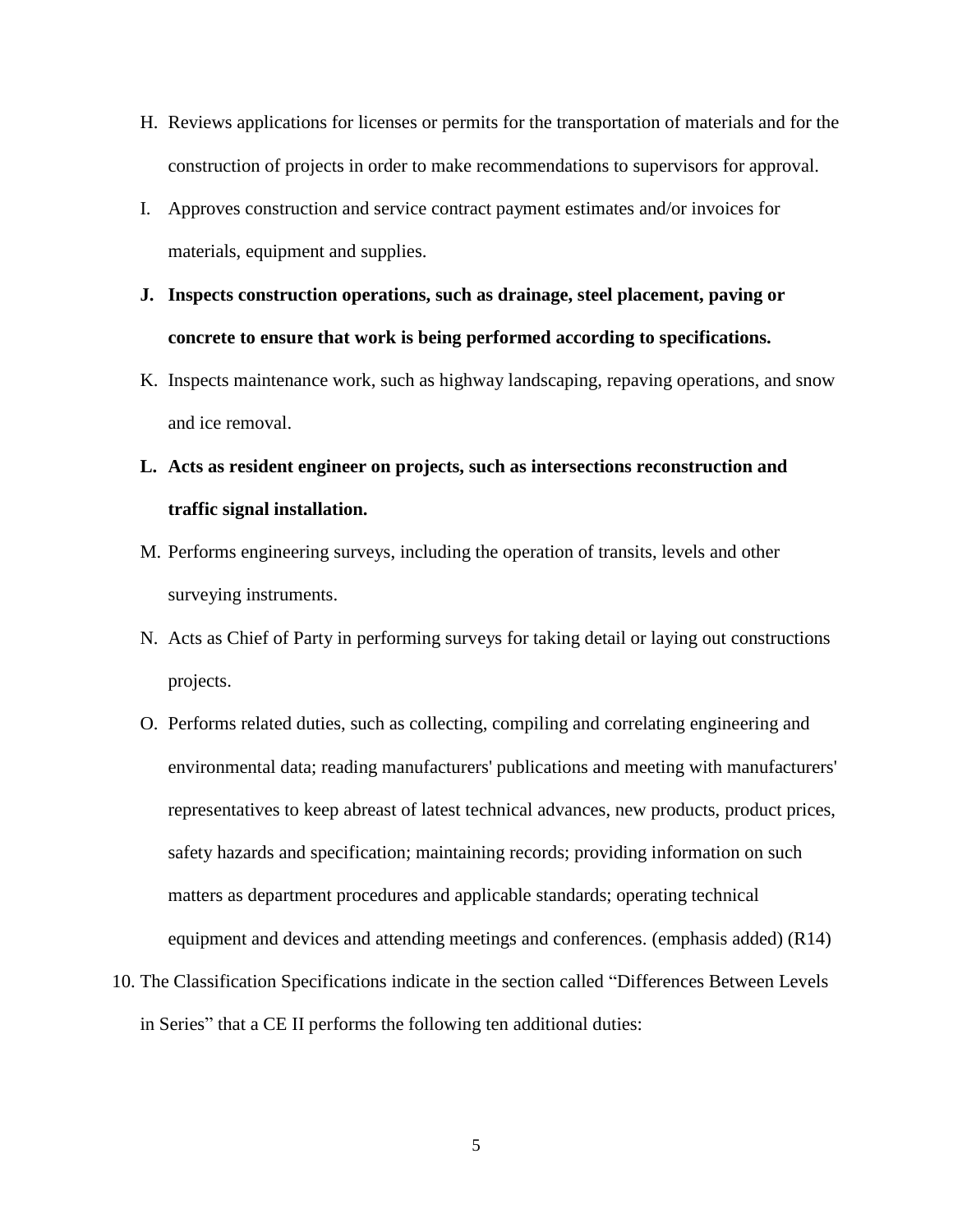- A. Prepare and/or review plans, specifications and cost estimates for engineering projects, such as intersection upgrading, repaving projects, box culverts and single span bridges.
- B. Prepare and/or review engineering or environmental reports and studies.
- C. Recommend alternate methods of construction and/or substitution of materials specified to resolve problems as they occur.
- D. Determine feasibility of proposed construction through on site inspection, discussions and review of available data.
- E. Conduct field investigations to determine the necessity of repair or reconstruction of roads or structures.

# F. **Act as resident engineer on projects such as multi lane intersection reconstruction; traffic signal installation, including control loops and turn signals; two lane highway construction or reconstruction in a rural setting**.

- G. **Inspect construction operations** such as single span bridges.
- H. Act as chief of a survey party in performing surveys of a high order.
- I. Supervise maintenance work such as highway landscaping, repairing operations and snow and ice removal.
- J. Collect and analyze traffic flow data and make speed control studies. (emphasis added) (R14)
- 11. The duties most applicable to the Construction division at MassDOT are duties  $F \& G$ . (Testimony of Maloy)
- 12. As referenced above, both CE Is and CE IIs can be assigned as Resident Engineers and both CE Is and CE IIs can be assigned to inspect construction operations. The distinction between the work of a CE I and CE II relates more to the *size and complexity* of the project assigned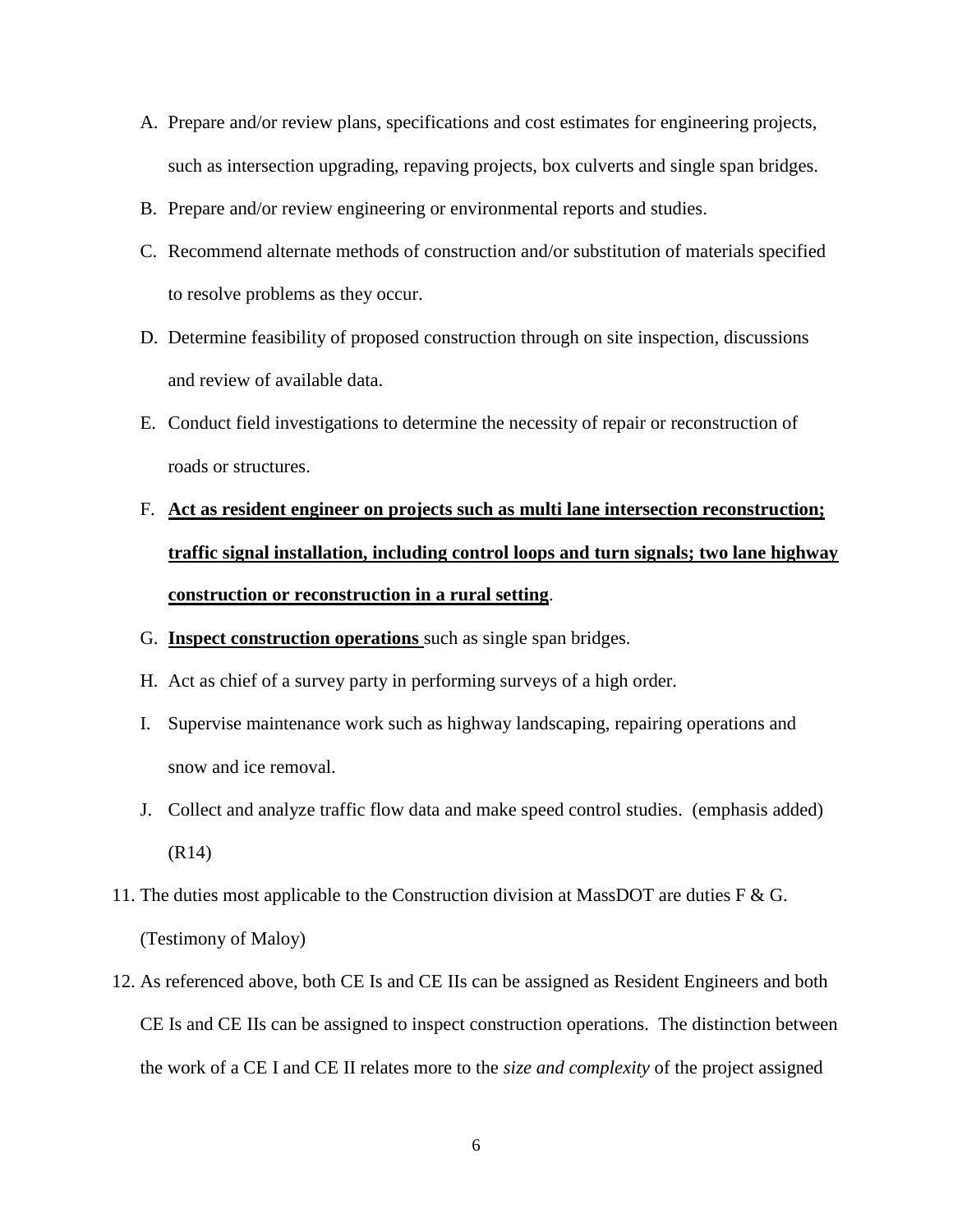to the employee, discussed in more detail below regarding "Guidelines for the Assignment of Resident Engineers." (Testimony of Maloy; R14, R19)

- 13. Tom Maloy has been the District 4 Construction Engineer since February 2010. He is responsible for administering all of the construction projects in District 4. He has been employed at MassDOT or its predecessor since 1991. (Testimony of Maloy)
- 14. In terms of the most direct oversight over construction projects, MassDOT utilizes employees in the functional role of Resident Engineers and Assistant Resident Engineers. Depending on the size and complexity of the project, those functional roles can often be performed by CE Is, CE IIs, CE IIIs; General Construction Inspectors (GCI) Is and GCI IIs. (Testimony of Maloy)
- 15. The Resident Engineer is the person assigned to oversee the day-to-day operations of the construction project. MassHighway, a predecessor agency to MassDOT, produced "Guidelines for the Assignment of Resident Engineers." (Guidelines) for the functional role of Resident Engineer I, II and III. The Guidelines: a) list what classification titles can serve as RE I, RE II and RE III; and b) identifies the types and complexity of each project that can be assigned to an RE I, RE II and RE III. (R19)
- 16. According to the Guidelines, the functional role of RE I can be performed by a CE I, a GC I or Environmental Analyst I. (R19)
- 17. Under the Category "Highway Construction", the Guidelines state that the work associated with an RE I "includes the construction or reconstruction of two-lane roadways on existing or new locations. Construction activities may include minor geometric modifications, including widening, vertical profile and horizontal alignment, safety improvements, sidewalks,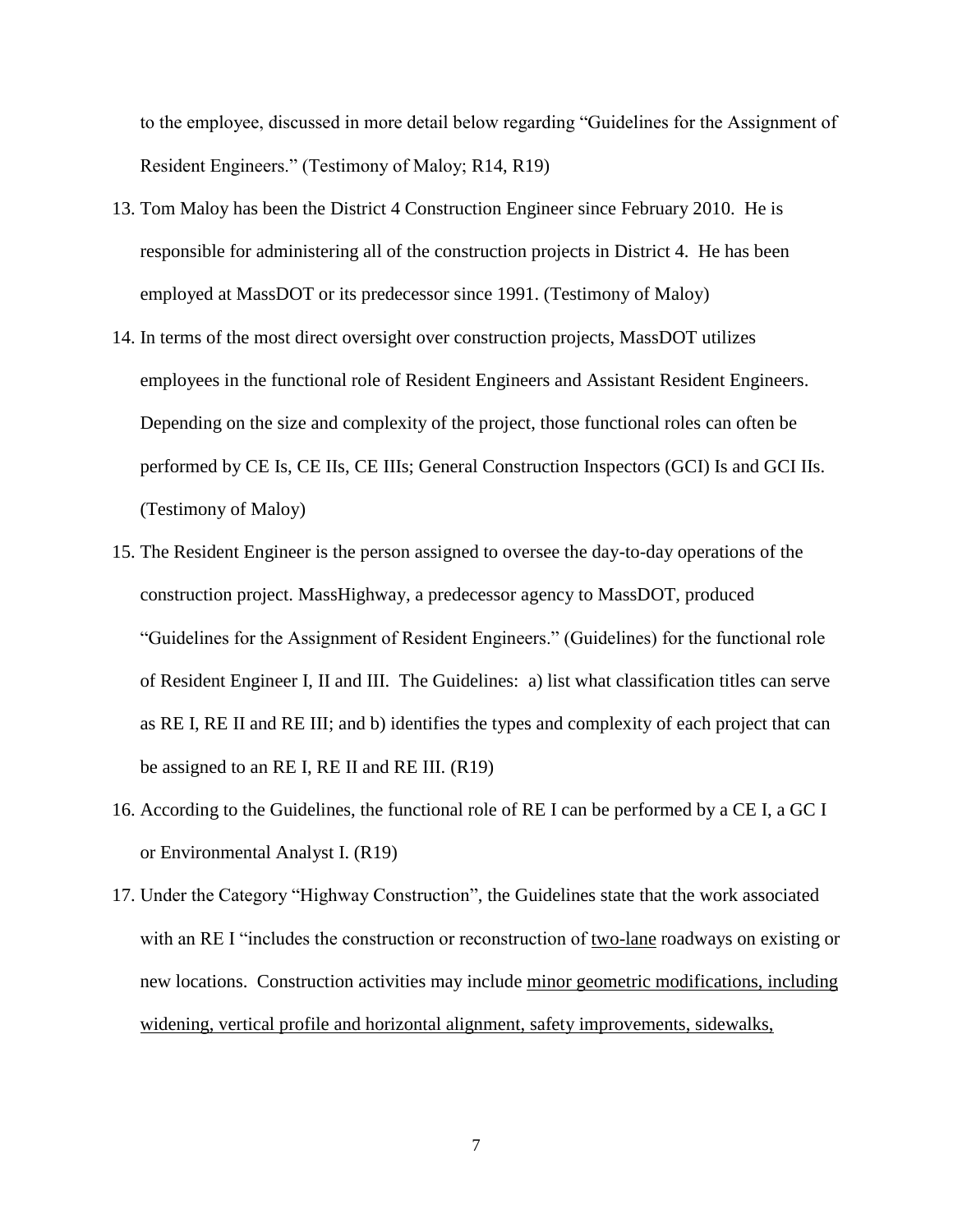drainage improvements and pavement markings and signs. This work also includes the construction of bike paths." (emphasis added) (R19)

- 18. The Guidelines state that that the work associated with an RE II "includes the construction or reconstruction of multi-lane roadways on existing or new locations. Construction activities may include simple grade separated interchanges such as diamonds and cloverleafs, roadway widenings that increase capacity, safety improvements, drainage improvements and pavement markings and signs. (emphasis added) (R19)
- 19. Under the Category "Surfacing", the Guidelines state that the work associated with an RE I "includes the cold planing, resurfacing and repaving of two-lane roadways. The work may also include the resurfacing of sidewalks and parking lots. (emphasis added) (R19)
- 20. The Guidelines state that the work associated with an RE II "includes the cold planning, resurfacing and repaving of multi-lane roadways and highway ramps. The work can include divided and undivided roadways and more involved traffic management or specialized pavements. (emphasis added) (R19)
- 21. Under the Category "Traffic Signals", the Guidelines state that the work associated with an RE I "includes traffic signal betterment contracts, pedestrian signal locations, and single or multiple traffic signal locations for two lane roadways. The work also includes minor widening for turning lanes or geometric improvements, other safety improvements and pavement markings and signs. (R19)
- 22. The Guidelines state that work associated with an RE II "includes single or multiple traffic signal locations for multi-lane roadways. The work also includes roadway widening that increases capacity through the addition of travel lanes, the installation of strain poles and the interconnection / coordination between signal locations. (R19)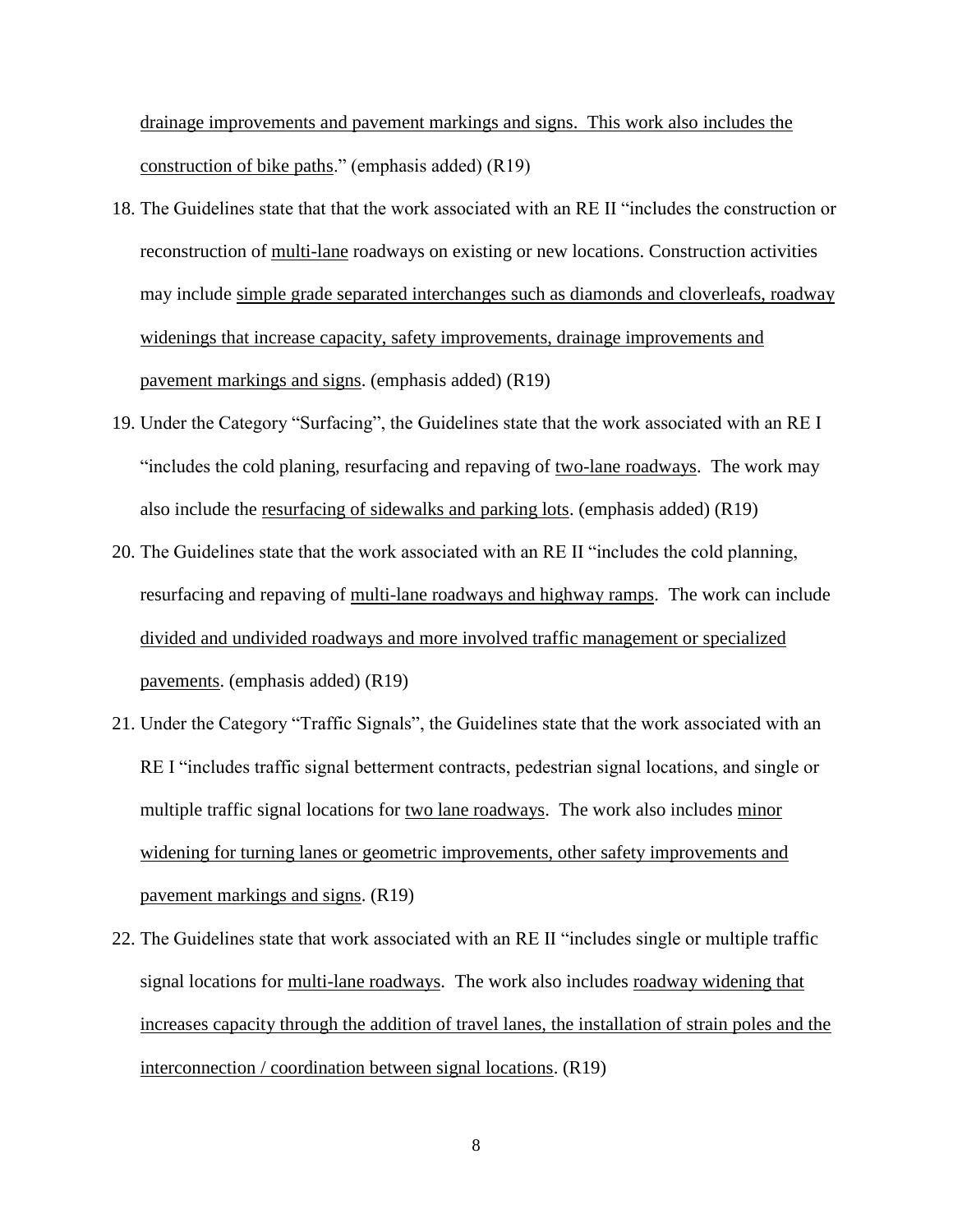- 23. Area Engineers that report to Mr. Maloy make recommendations to Mr. Maloy regarding whether a construction project should be assigned an RE I, RE II or RE III. Mr. Maloy, after review, signs a "Notice of Assignment of Resident Engineer" for each project. (Testimony of Maloy; R20 & R21)
- 24. Regardless of whether someone is assigned as an RE I, RE II or RE III, they are referred to, on a day-to-day basis, as the "Resident Engineer" of that particular project. (Testimony of Maloy)
- 25. MassDOT, and Mr. Maloy in particular, try to ensure that RE I, II and III functional jobs are assigned to employees consistent with the guidelines (i.e. - an RE I job would be assigned to a CE I.) (Testimony of Maloy)
- 26. In those limited circumstances where MassDOT, because of resource issues, cannot strictly abide by the Guidelines (i.e.  $-$  a CE I is assigned to work a project where an RE II is needed), that employee can request to receive additional compensation for working temporarily outof-grade. (Testimony of Maloy)
- 27. An Assistant Resident Engineer can also be assigned to a construction project. They are there to *support* the Resident Engineer, primarily focused on conducting inspections (i.e. – ensure that the proper concrete is being poured, etc.). (Testimony of Maloy)
- 28. Depending on the size and complexity of a project, a Resident Engineer could be assigned more than one Assistant Resident Engineer to conduct inspections. The Resident Engineer is typically onsite, but the Resident Engineer would be focusing more on administrative items, depending on the size and complexity of the project. (Testimony of Maloy)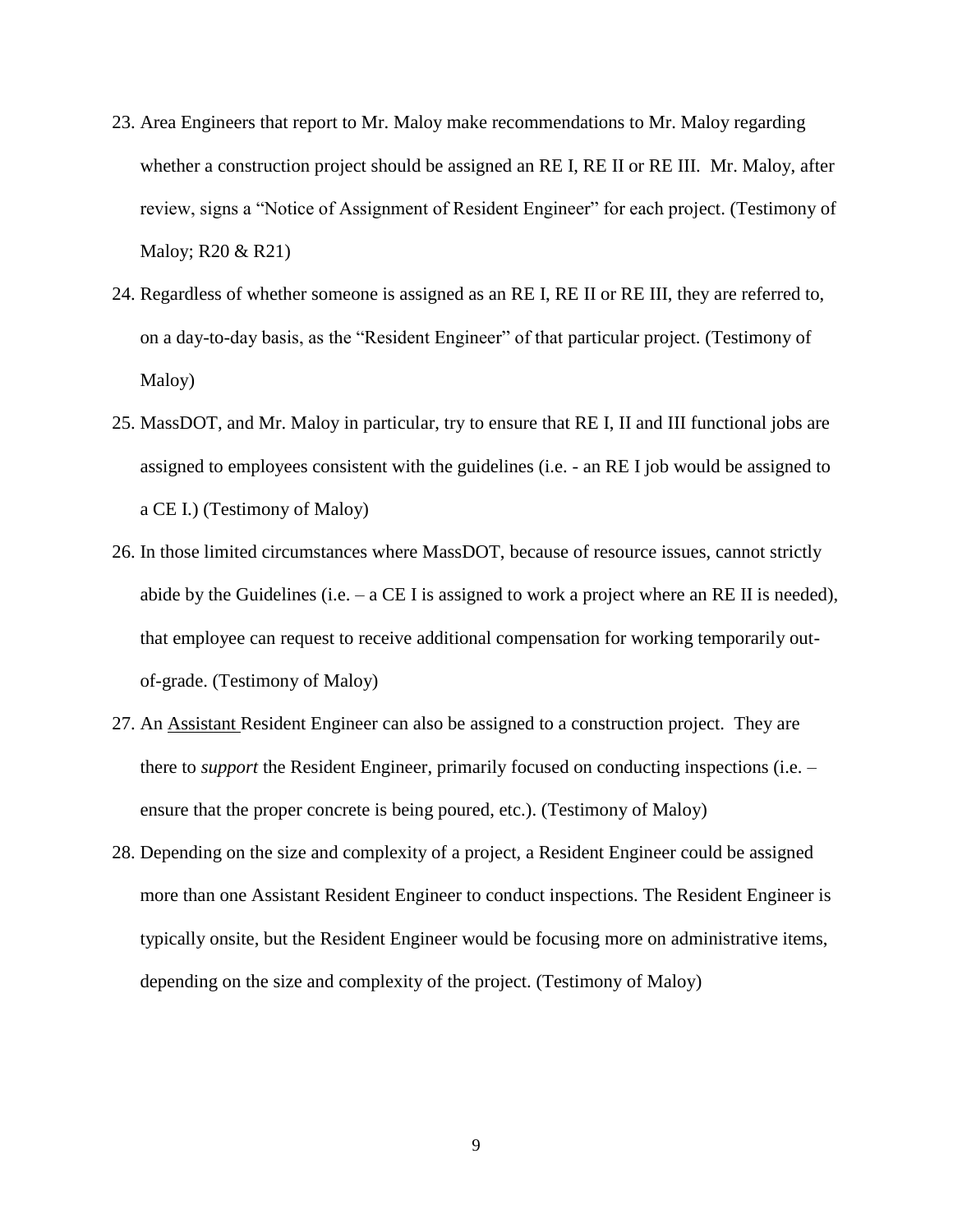- 29. Employees typically assigned to the functional title of Assistant Resident Engineer can be CE Is, CE IIs, GCI Is, and GCI IIs, with the size and complexity of the project being the most important factor. (Testimony of Maloy)
- 30. "Area Engineers", who work below Mr. Maloy, typically assemble a team to support the Resident Engineer, based upon the size and complexity of the project and the available resources available across the District. (Testimony of Maloy)
- 31. Sometimes employees can be pulled off one project (i.e. a project is wrapping up) and assigned to a new project. (Testimony of Maloy)
- 32. During Mr. Maloy's tenure, the Appellant has never been assigned to serve as a Resident Engineer on any construction project. Rather, Mr. Maloy has been assigned to serve as an Assistant Resident Engineer on various construction projects. (Testimony of Maloy)
- 33. The Appellant filed his reclassification appeal with MassDOT on June 16, 2016. (Stipulated Fact)
- 34. The construction projects to which the Appellant was assigned as an Assistant Resident Engineer on around that time included: a) Somerville – East Broadway project; b) Melrose – Lebanon Street project; c) Lawrence – Union Street / Canal project. (R20)
- 35. Harry B. Thompson III was the Resident Engineer on the Melrose Lebanon Street project between 2015 and 2016. (Testimony of Thompson and R20)
- 36. Mr. Thompson has worked for MassDOT for twenty-eight years. He has served as a CE I, CE II and CE III. He has been assigned as both an Assistant Resident Engineer and Resident Engineer. (Testimony of Thompson)
- 37. For the past ten years, Mr. Thompson was a CE III who would get assigned as a Resident Engineer. (Testimony of Thompson)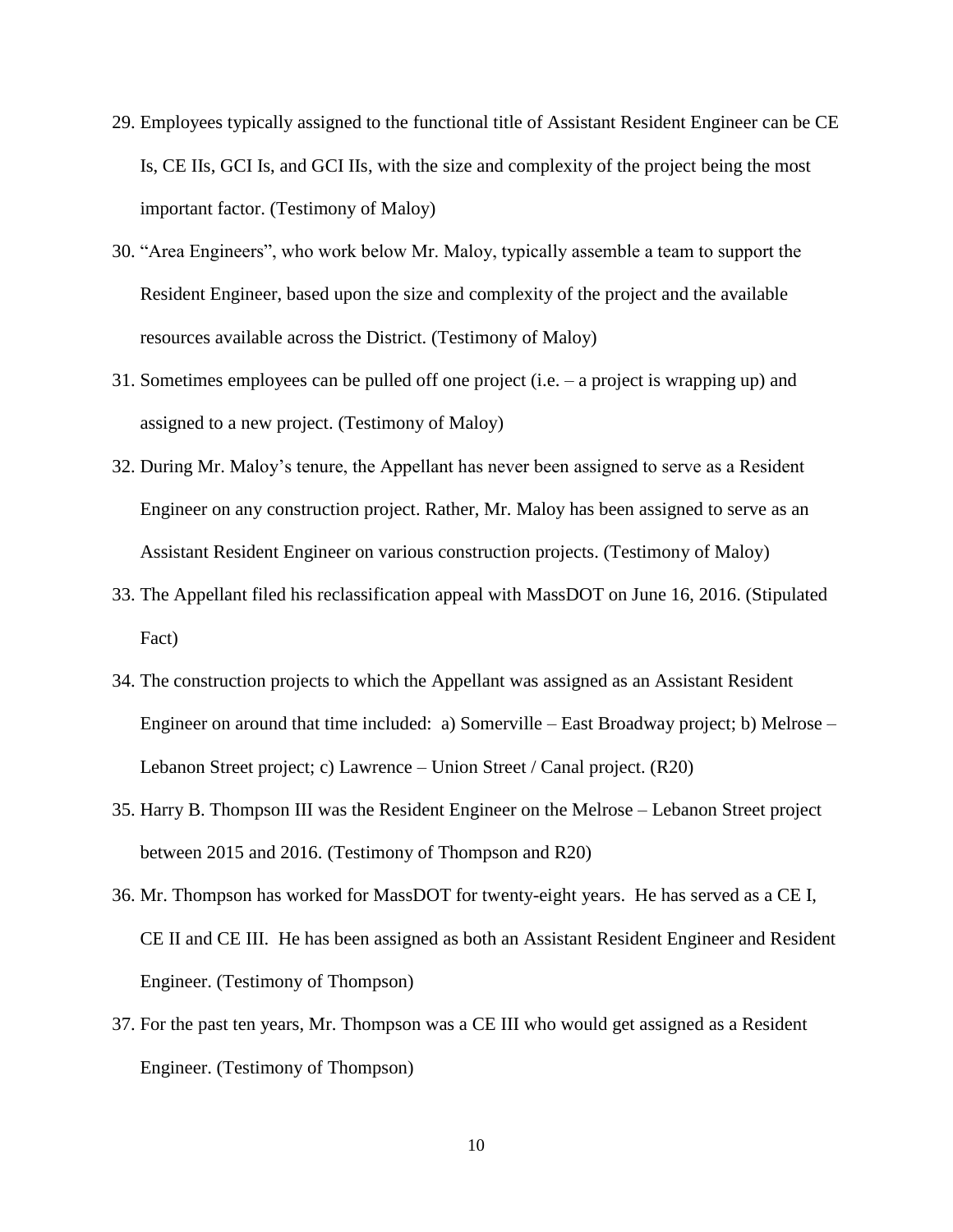- 38. Mr. Thompson describes a larger, complex project as typically being more than \$7M. (Testimony of Thompson) The cost of the Melrose project was between \$3.8M to \$4.5M. (R18 and R20)
- 39. In regard to the above-referenced Melrose project, Mr. Thompson primarily assigned the Appellant to "reconcile" various invoices with the work performed by the contractor since there was a significant backlog of invoices which had resulted in the contractor's payment being delayed. (Testimony of Thompson)
- 40. Mr. Thompson was typically on-site at the Melrose project. Thus, the Appellant was not required to fill-in as the Resident Engineer. (Testimony of Thompson)
- 41. The Somerville Broadway project (2014-2015) was a \$7.9M project. The person assigned to be the Resident Engineer was a CE II. The Appellant served as an Assistant Resident Engineer on that project. The project included roadway and sidewalk reconstruction, including the construction on new water, drain and sewer lines, maintenance or replacement of other utilities, street lighting, traffic signal system, new curbing, concrete paver crosswalks, street trees, signing, pavement markings and other streetscape items as shown on the contract drawings. (R20; R21)
- 42. The Lawrence Union Street Project  $(2015 2016)$  was a \$655,000 project. The person assigned to be the Resident Engineer was a GC I. The Appellant served as the Assistant Resident Engineer. (R20; R21)
- 43. The Lawrence Union Street project was a streetscape enhancement and pedestrian safety improvement project that involved reconstruction of a sidewalk and improved traffic signals and crosswalks, including ADA-compliant features; and a new 20-space parking lot. (Testimony of Appellant and R20)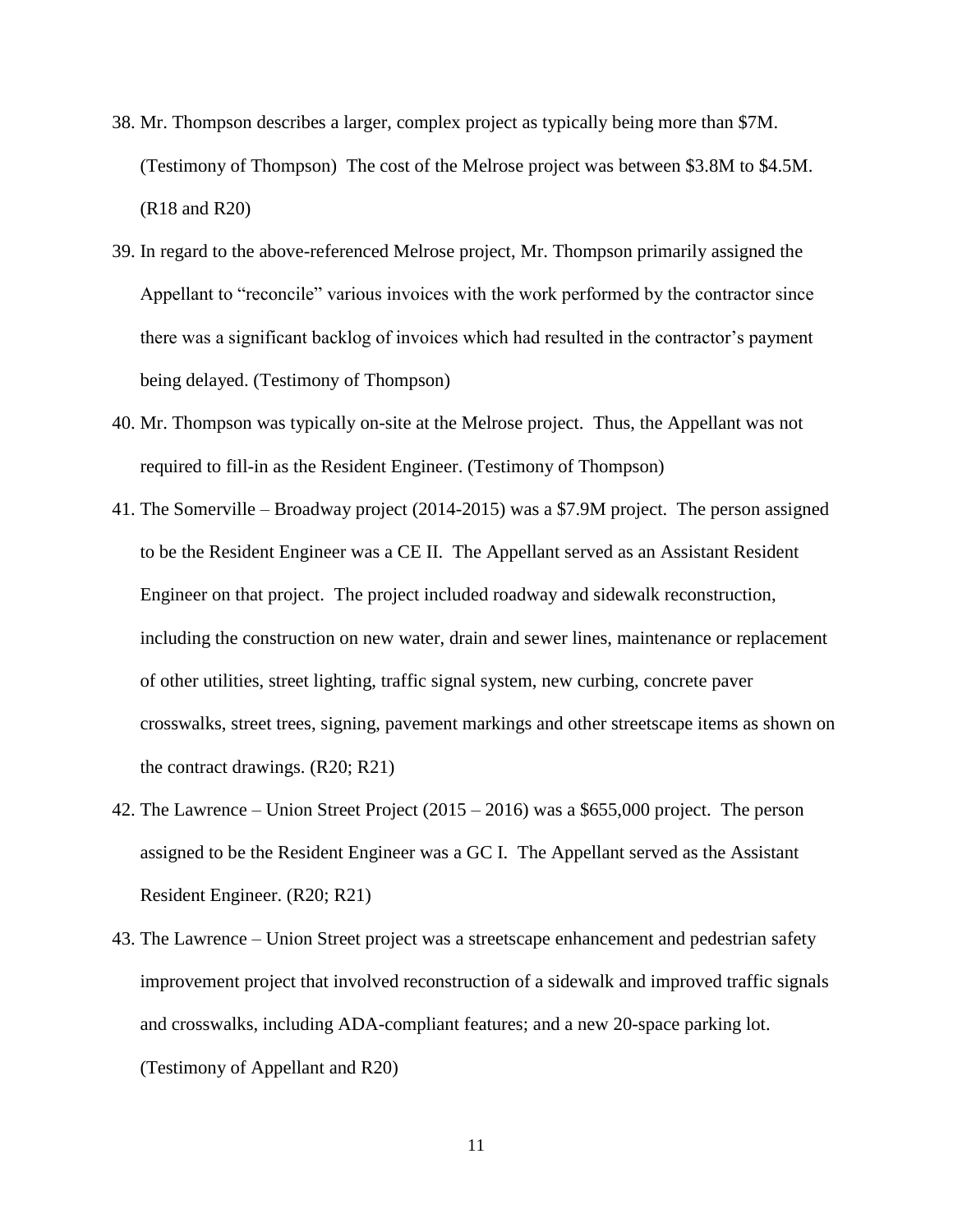- 44. A fourth project, which began *after* the Appellant filed his reclassification request with MassDOT, was a "Safe Roads" project named the "Somerville – Mystic / Temple" project. The person assigned to be the Resident Engineer was a GC II. The Appellant was the Assistant Resident Engineer. (R21) The bid amount on that project was \$944,000. (R18)
- 45. In his Interview Guide, the Appellant listed his duties and percentage of time spent on each as follows:
	- A. Assist with administering construction contracts by monitoring/inspecting contractor's work for compliance with plans, specifications and schedules, monitoring and coordinating the collection of material for samples for testing, coordinating construction survey and traffic signal inspections, conducting and/or witnessing all testing upon contract materials, equipment, installation, etc., establishing and maintaining effective working relationships with all parties, providing and maintaining construction photos. (40%)
	- B. Assist with construction management activities by participating in and conducting planning, preconstruction, coordination, progress, scheduling and field staff meetings, preparing project documentation including inspector's daily report, force account and construction records, reviewing plan specifications and updating logs in regard to RFIs, submittals, and shop drawings, and change orders, making field measurements and maintaining as-built and red-lined drawing records, reviewing and monitoring contractor's approved construction baseline schedule, preparing and initiating field change notices, and ensuring all required tests, operations, measurements, and inspections are scheduled, ordered and satisfactorily completed and documented. (30%)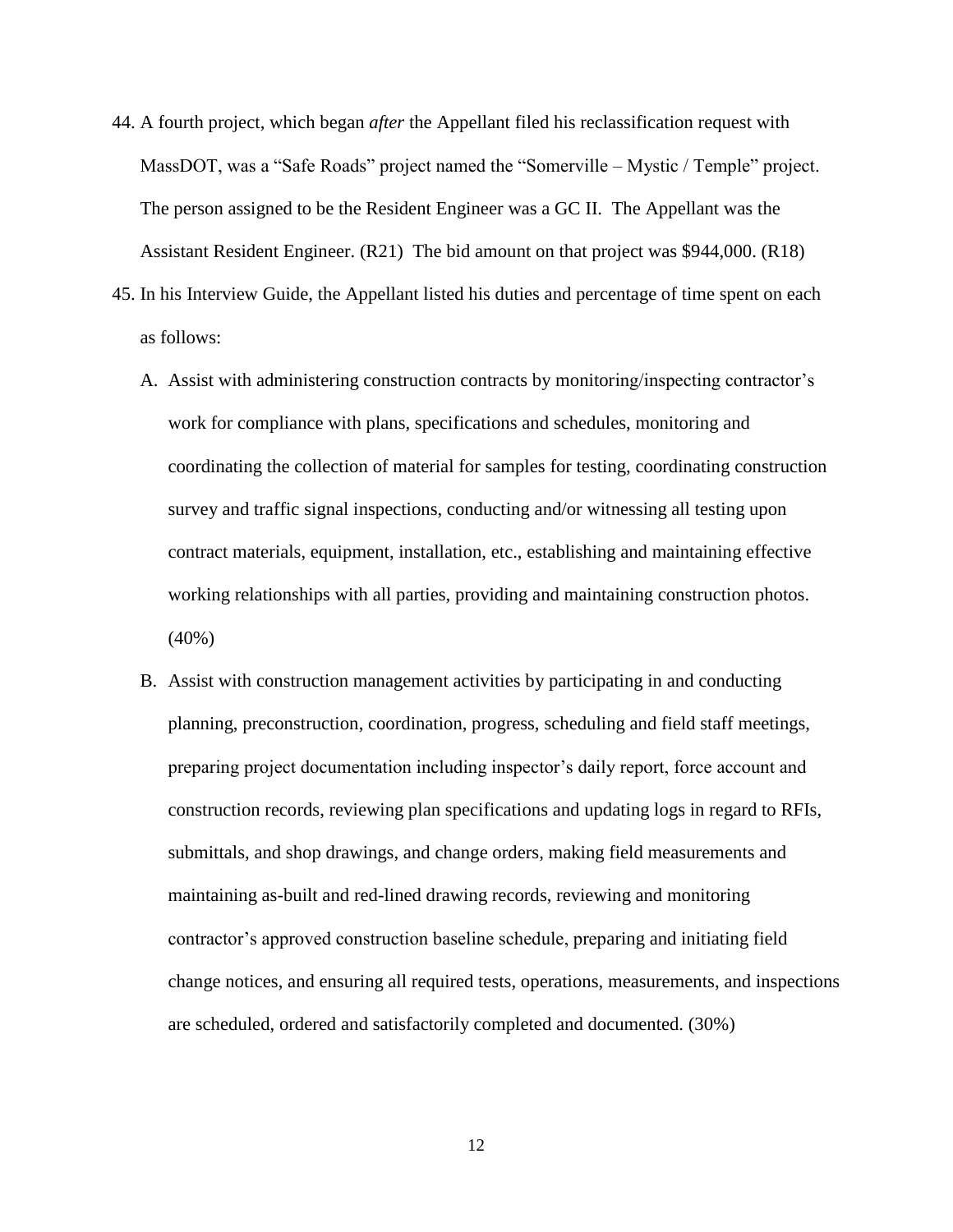- C. Assist in the approval of contractor payments by verifying, reviewing and preparing quantity and progress estimates and payment forms for payments. (10%)
- D. Assists in negotiating and preparing documentation for change order or claims by reviewing and evaluating change order requests or claims, preparing engineer's estimate for change order, and maintaining records on unit price quantities for material, labor and equipment. (10%)
- E. Monitors and coordinates safety and quality control on projects by ensuring project is constructed in accordance with applicable safety regulations, reporting safety, traffic hazards and defective work to the contractor for correction, and preparing and issuing appropriate reports for compliance documentation. (10%) (Exhibit 6)

#### *Legal Standard*

 "Any manager or employee of the commonwealth objecting to any provision of the classification of his office or position may appeal in writing to the personnel administrator and shall be entitled to a hearing upon such appeal . . . . Any manager or employee or group of employees further aggrieved after appeal to the personnel administrator may appeal to the civil service commission. Said commission shall hear all appeals as if said appeals were originally entered before it." G.L. c. 30, § 49.

 The Appellant has the burden of proving that he is improperly classified. To do so, he must show that he performs the duties of the CE II title more than 50% of the time, on a regular basis. Gaffey v. Dep't of Revenue, 24 MCSR 380, 381 (2011); Bhandari v. Exec. Office of Admin. and Finance, 28 MCSR 9 (2015) (finding that "in order to justify a reclassification, an employee must establish that he is performing the duties encompassed within the higher level position a majority of the time  $\dots$ .").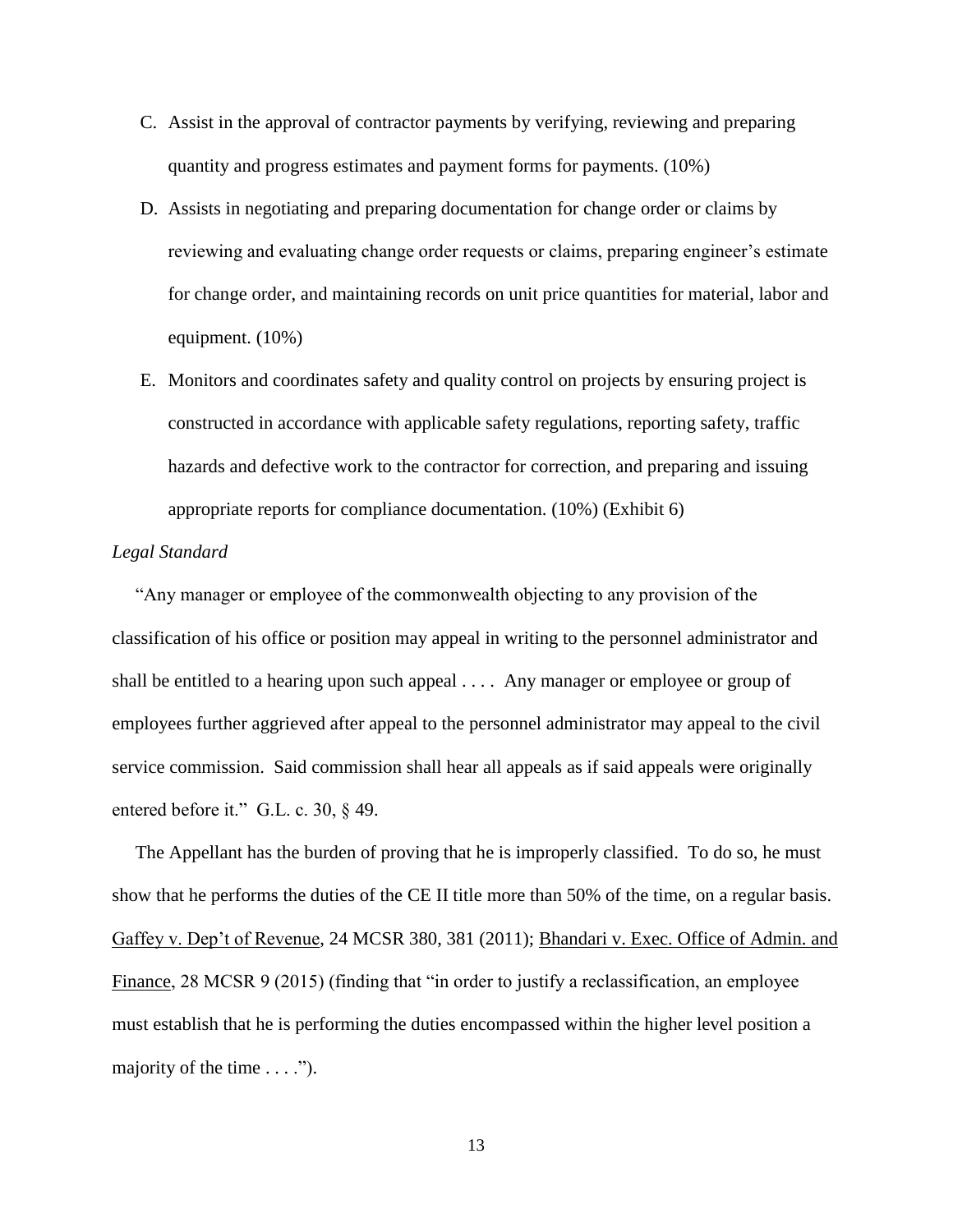#### *Analysis*

 The level distinguishing duties (LDDs) associated with the *classification* titles of Civil Engineer I, II and III are inexorably tied to MassDOT guidelines related to the *functional* titles of Resident Engineer I, II and III. District Construction Engineers, after assessing the size and complexity of a construction project, determine whether a project should be overseen by a RE I, II or III. Once that has been determined, MassDOT then looks to fill those functional positions with employees with corresponding classification titles of CE I, II and III. There is actually a symmetry between the functional and classification titles, with the job specifications indicating that Civil Engineers at all three levels can serve as Resident Engineers and oversee operations and inspections. In short, both the functional and classification titles are tied to the size and complexity of the project.

 First, the Appellant acknowledges that he has never been assigned and/or designated to serve as a Resident Engineer. Rather, he argues, in part, that on some projects to which he has been assigned as an Assistant Resident Engineer, he has, at times, filled in for and served as the de facto Resident Engineer. Since MassDOT acknowledges that CE IIs may, at times, serve as Assistant Resident Engineers, I have looked at the same guiding principles related to size and complexity of project, while keeping in mind that the Assistant Resident Engineer is designed to do exactly what the title says – *assist* the Resident Engineer.

 The Appellant's own witness acknowledged that, in regard to the project (Melrose – Lebanon Street) in which he (the witness) served as Resident Engineer, the Appellant, at almost all times, served strictly as the *Assistant* Resident Engineer. Further, and just as importantly, the Appellant's witness acknowledged that a project typically needs to exceed \$7M in costs in order to be considered larger in scope and responsibilities. The Melrose – Lebanon project fell a few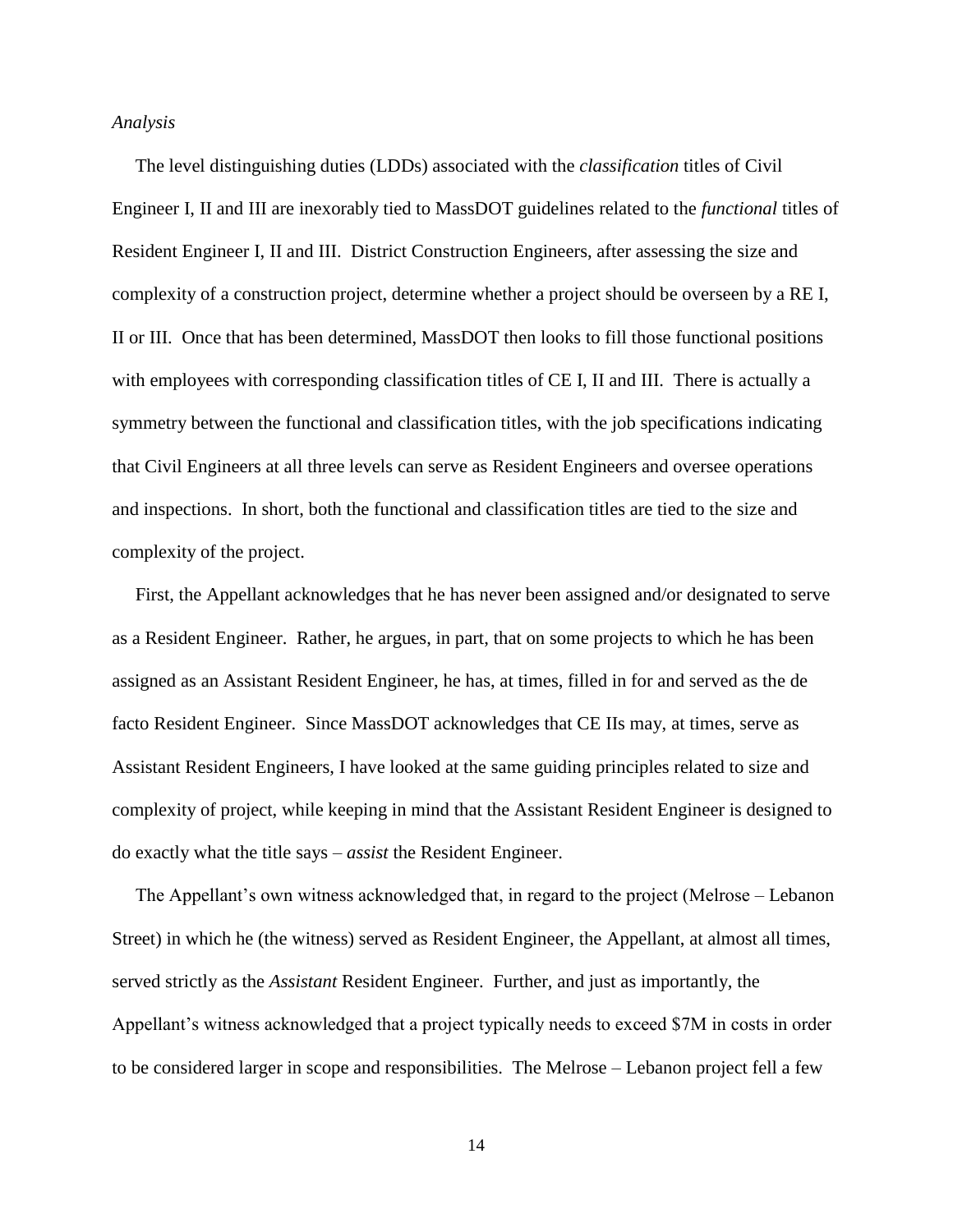million short of that threshold. Finally, the Appellant's witness acknowledged that the Appellant was primarily focused on one discrete task on the project: fixing a backlog of invoices in which the contractor had gone unpaid for many months. While, based on a review of the record, it appears that the Appellant excelled at this task, it works against the Appellant's argument that he had been performing as the de facto Resident Engineer on large complex, projects.

While the Somerville – East Broadway project was just over \$7M, the Appellant served as an Assistant Resident Engineer and reported to a CE II. Also, the time worked on that project was only about one year.

 The two other projects cited by the Appellant were both less than \$1M in cost, did not appear to meet the definition of complex, and, in once instance, was being coordinated by a Resident Engineer who held the classification title of CE I.

 The Appellant is a highly-educated, competent, detail-oriented employee who is passionate about the work he does for MassDOT and the Commonwealth. He has not shown, however, that he performs the level distinguishing duties of a CE II a majority of the time, the issue the Commission is responsible for ruling on here.

#### *Conclusion*

For all of the above reasons, the Appellant's appeal under Docket No. C-19-067 is hereby

#### *denied.*

Civil Service Commission

*/s/ Christopher C. Bowman*  Christopher C. Bowman Chairman

By a vote of the Civil Service Commission (Bowman, Chairman; Camuso, Ittleman, Tivnan, and Stein, Commissioners) on July 30, 2020.

Either party may file a motion for reconsideration within ten days of the receipt of this Commission order or decision. Under the pertinent provisions of the Code of Mass. Regulations, 801 CMR 1.01(7)(1), the motion must